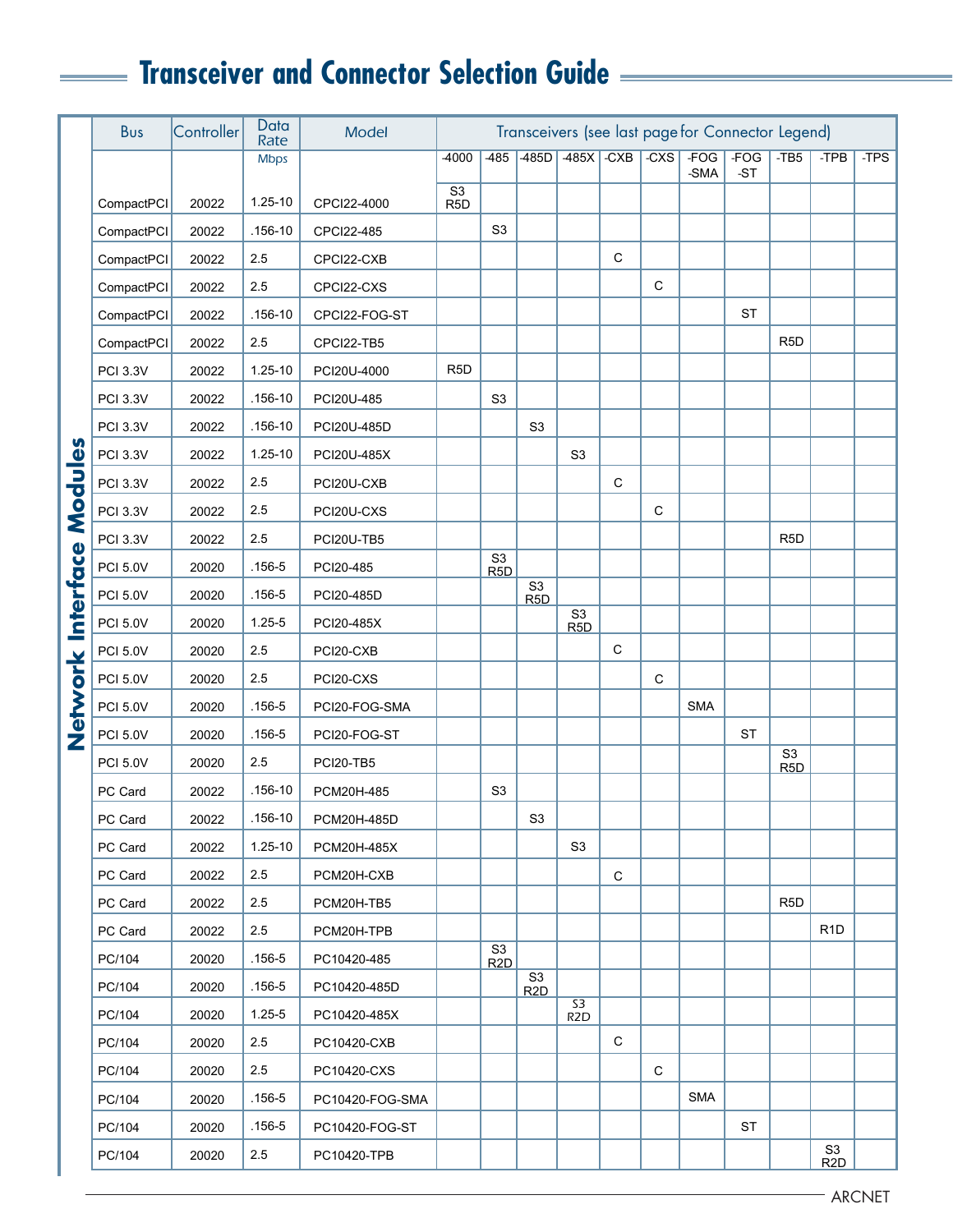|                  | Bus                    | Controller | Data<br>Rate | Model            | Transceivers (see last page for Connector Legend) |                                            |                                            |                                            |                       |             |                |                 |                  |                                    |                |  |
|------------------|------------------------|------------|--------------|------------------|---------------------------------------------------|--------------------------------------------|--------------------------------------------|--------------------------------------------|-----------------------|-------------|----------------|-----------------|------------------|------------------------------------|----------------|--|
|                  |                        |            | <b>Mbps</b>  |                  | -4000                                             | $-485$                                     | 485D                                       |                                            | $-485X$ $-CXB$ $-CXS$ |             | $-FOG$<br>-SMA | $-FOG$<br>$-ST$ | $-TB5$           | -TPB                               | -TPS           |  |
|                  | PC104                  | 20022      | 1.25-10      | PC10422-4000     | S3<br>R <sub>2</sub> D                            |                                            |                                            |                                            |                       |             |                |                 |                  |                                    |                |  |
|                  | PC/104                 | 20022      | $.156 - 10$  | PC10422-485      |                                                   | $\overline{\text{S3}}$<br>R <sub>2</sub> D |                                            |                                            |                       |             |                |                 |                  |                                    |                |  |
|                  | PC/104                 | 20022      | .156-10      | PC10422-485D     |                                                   |                                            | $\overline{\text{S3}}$<br>R <sub>2</sub> D |                                            |                       |             |                |                 |                  |                                    |                |  |
|                  | PC/104                 | 20022      | $.125 - 10$  | PC10422-485X     |                                                   |                                            |                                            | $\overline{\text{S3}}$<br>R <sub>2</sub> D |                       |             |                |                 |                  |                                    |                |  |
|                  | PC/104                 | 20022      | 2.5          | PC10422-CXB      |                                                   |                                            |                                            |                                            | $\mathsf C$           |             |                |                 |                  |                                    |                |  |
|                  | PC/104                 | 20022      | 2.5          | PC10422-CXS      |                                                   |                                            |                                            |                                            |                       | $\mathsf C$ |                |                 |                  |                                    |                |  |
|                  | PC/104                 | 20022      | 2.5          | PC10422-TPB      |                                                   |                                            |                                            |                                            |                       |             |                |                 |                  | S <sub>3</sub><br>R <sub>2</sub> D |                |  |
|                  | PC/104                 | 90C66      | 2.5          | PC10466-CXB      |                                                   |                                            |                                            |                                            | $\mathsf C$           |             |                |                 |                  |                                    |                |  |
|                  | PC/104                 | 90C66      | 2.5          | PC10466-CXS      |                                                   |                                            |                                            |                                            |                       | $\mathbf C$ |                |                 |                  |                                    |                |  |
|                  | PC/104                 | 90C66      | 2.5          | PC10466-FOG-SMA  |                                                   |                                            |                                            |                                            |                       |             | <b>SMA</b>     |                 |                  |                                    |                |  |
|                  | PC/104                 | 90C66      | 2.5          | PC10466-FOG-ST   |                                                   |                                            |                                            |                                            |                       |             |                | <b>ST</b>       |                  |                                    |                |  |
| Modules          | PC/104                 | 90C66      | 2.5          | PC10466-TPB      |                                                   |                                            |                                            |                                            |                       |             |                |                 |                  | R <sub>2</sub> D                   |                |  |
|                  | ISA(XT)                | 90C65      | 2.5          | PCX-CXB          |                                                   |                                            |                                            |                                            | $\mathbf C$           |             |                |                 |                  |                                    |                |  |
|                  | ISA(XT)                | 90C65      | 2.5          | PCX-CXS          |                                                   |                                            |                                            |                                            |                       | $\mathbf C$ |                |                 |                  |                                    |                |  |
|                  | ISA(XT)                | 90C65      | 2.5          | PCX-FOG-SMA      |                                                   |                                            |                                            |                                            |                       |             | <b>SMA</b>     |                 |                  |                                    |                |  |
| <b>Interface</b> | ISA(XT)                | 90C65      | 2.5          | PCX-FOG-ST       |                                                   |                                            |                                            |                                            |                       |             |                | <b>ST</b>       |                  |                                    |                |  |
|                  | ISA(XT)                | 90C65      | 2.5          | PCX-TPB          |                                                   |                                            |                                            |                                            |                       |             |                |                 |                  | R <sub>1</sub> D                   |                |  |
| Network          | ISA(XT)                | 90C65      | 2.5          | PCX-TPS          |                                                   |                                            |                                            |                                            |                       | $\mathbf C$ |                |                 |                  |                                    | R <sub>1</sub> |  |
|                  | ISA(AT)                | 90C66      | 2.5          | PCA66-CXB        |                                                   |                                            |                                            |                                            | $\mathbf C$           |             |                |                 |                  |                                    |                |  |
|                  | ISA(AT)                | 90C66      | 2.5          | PCA66-CXS        |                                                   |                                            |                                            |                                            |                       | $\mathbf C$ |                |                 |                  |                                    |                |  |
|                  | ISA(AT)                | 90C66      | 2.5          | PCA66-FOG-SMA    |                                                   |                                            |                                            |                                            |                       |             | <b>SMA</b>     |                 |                  |                                    |                |  |
|                  | ISA(AT)                | 90C66      | 2.5          | PCA66-FOG-ST     |                                                   |                                            |                                            |                                            |                       |             |                | <b>ST</b>       |                  | $\overline{S4}$                    |                |  |
|                  | ISA(AT)                | 90C66      | 2.5          | PCA66-TPB        |                                                   | $\overline{S3}$                            |                                            |                                            |                       |             |                |                 |                  | R <sub>1</sub> D                   |                |  |
|                  | ISA(XT)                | 20020      | .156-5       | PCX20-485        |                                                   | R <sub>1</sub> D                           | S3                                         |                                            |                       |             |                |                 |                  |                                    |                |  |
|                  | ISA(XT)                | 20020      | $.156 - 5$   | PCX20-485D       |                                                   |                                            | R1D                                        | $\overline{S3}$                            |                       |             |                |                 |                  |                                    |                |  |
|                  | ISA(XT)                | 20020      | $1.25 - 5$   | PCX20-485X       |                                                   |                                            |                                            | R <sub>1</sub> D                           |                       |             |                |                 |                  |                                    |                |  |
|                  | ISA(XT)                | 20020      | 2.5          | PCX20-CXB        |                                                   |                                            |                                            |                                            | $\mathbf C$           |             |                |                 |                  |                                    |                |  |
|                  | ISA(XT)                | 20020      | 2.5          | PCX20-CXS        |                                                   |                                            |                                            |                                            |                       | $\mathsf C$ |                |                 |                  |                                    |                |  |
|                  | ISA(XT)                | 20020      | $.156 - 5$   | PCX20-FOG-SMA    |                                                   |                                            |                                            |                                            |                       |             | SMA            |                 |                  |                                    |                |  |
|                  | ISA(XT)                | 20020      | $.156 - 5$   | PCX20-FOG-ST     |                                                   |                                            |                                            |                                            |                       |             |                | <b>ST</b>       |                  | $\overline{S3}$                    |                |  |
|                  | ISA(XT)                | 20020      | 2.5          | PCX20-TPB        |                                                   |                                            |                                            |                                            |                       |             |                |                 |                  | R <sub>1</sub> D                   |                |  |
|                  | <b>USB 2.0</b>         | 20022      | $1.25 - 10$  | USB22-4000       | R <sub>5</sub> D                                  |                                            |                                            |                                            |                       |             |                |                 |                  |                                    |                |  |
|                  | <b>USB 2.0</b>         | 20022      | 1.56-10      | USB22-485        |                                                   | R <sub>5</sub> D                           |                                            |                                            |                       |             |                |                 |                  |                                    |                |  |
|                  | <b>USB 2.0</b>         | 20022      | 2.5          | USB22-CXB        |                                                   |                                            |                                            |                                            | $\mathsf C$           |             |                |                 |                  |                                    |                |  |
|                  | <b>USB 2.0</b>         | 20022      | 2.5          | <b>USB22-TB5</b> |                                                   |                                            |                                            |                                            |                       |             |                |                 | R <sub>5</sub> D |                                    |                |  |
|                  | $\,$ ARCNET $\, \cdot$ |            |              |                  |                                                   |                                            |                                            |                                            |                       |             |                |                 |                  |                                    |                |  |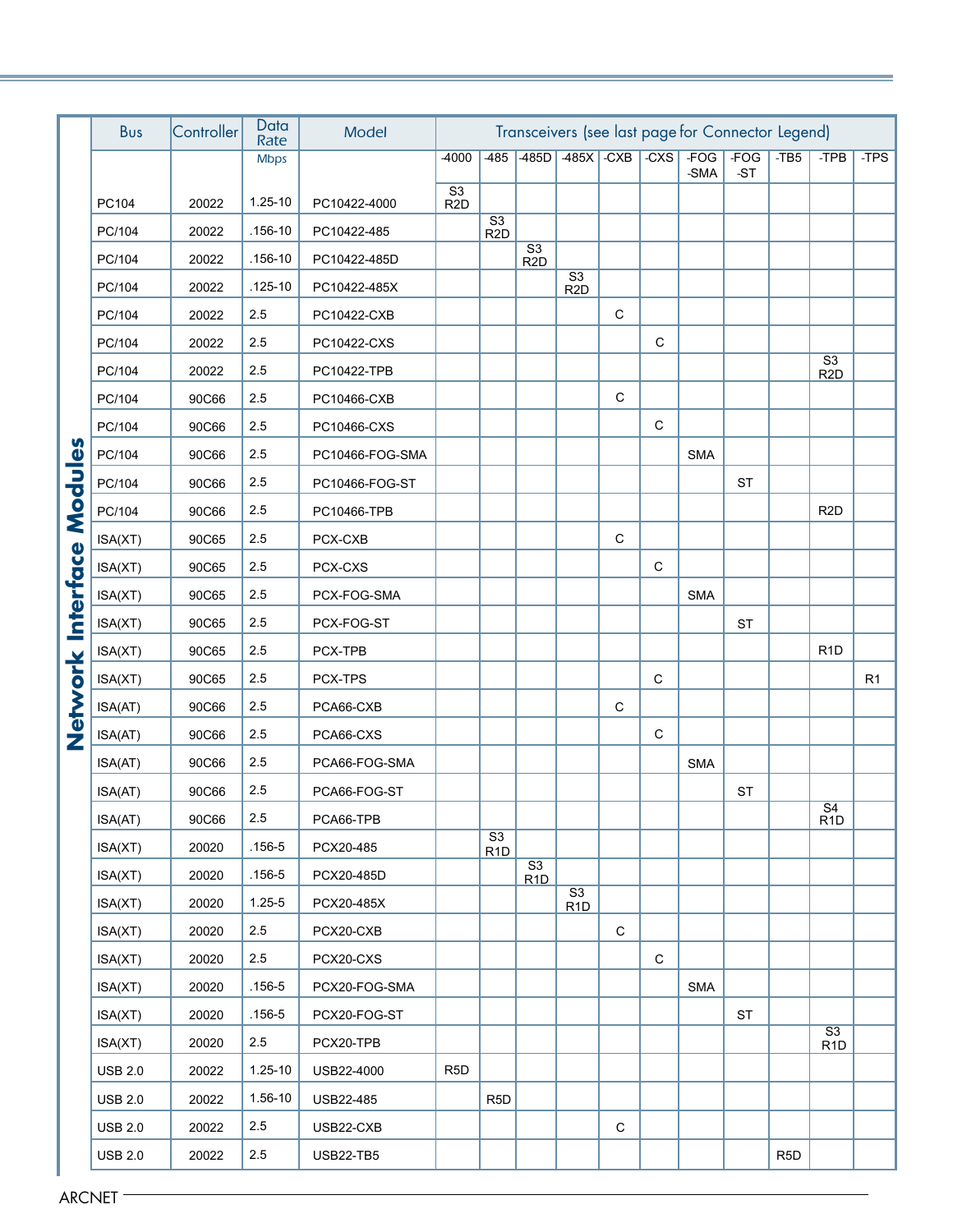| <b>Repeaters, Links</b><br>and Hubs          | Data<br>Rate | Model           |            |               |        |                |                  |                |                 | Transceivers (see last page for Connector Legend) |                   |                    |
|----------------------------------------------|--------------|-----------------|------------|---------------|--------|----------------|------------------|----------------|-----------------|---------------------------------------------------|-------------------|--------------------|
|                                              | <b>Mbps</b>  |                 | $-C 1 C C$ | $-C \times B$ | $-TPS$ | $-TPB$         | $-TB5$           | $-FOG$<br>-SMA | $-FOG$<br>$-ST$ | $-FG3$<br>$-ST$                                   | $-485$<br>$-485D$ | $-485X$<br>$-4000$ |
|                                              | $.078 - 10$  | AI2-485         |            |               |        |                |                  |                |                 |                                                   | <b>2S5</b>        |                    |
|                                              | $.078 - 10$  | AI2-485/FOG-ST  |            |               |        |                |                  |                | <b>ST</b>       |                                                   | S <sub>5</sub>    |                    |
|                                              | 1.25-10      | AI2-485X        |            |               |        |                |                  |                |                 |                                                   |                   | <b>2S5</b>         |
|                                              | $1.25 - 10$  | AI2-485X/FOG-ST |            |               |        |                |                  |                | <b>ST</b>       |                                                   |                   | S <sub>5</sub>     |
|                                              | 2.5          | AI2-CXB         |            | 2C            |        |                |                  |                |                 |                                                   |                   |                    |
|                                              | 2.5          | AI2-CXB/FOG-ST  |            | $\mathsf C$   |        |                |                  |                | <b>ST</b>       |                                                   |                   |                    |
|                                              | 2.5          | AI2-TPB         |            |               |        | <b>2S5</b>     |                  |                |                 |                                                   |                   |                    |
| <b>Fixed-Port Hubs</b>                       | 2.5          | AI2-TPB/FOG-ST  |            |               |        | S <sub>5</sub> |                  |                | <b>ST</b>       |                                                   |                   |                    |
|                                              | $.078 - 10$  | AI3-485         |            |               |        |                |                  |                |                 |                                                   | 3S <sub>5</sub>   |                    |
|                                              | $.078 - 10$  | AI3-485/FOG-ST  |            |               |        |                |                  |                | <b>ST</b>       |                                                   | <b>2S5</b>        |                    |
|                                              | 1.25-10      | AI3-485X        |            |               |        |                |                  |                |                 |                                                   |                   | <b>3S5</b>         |
| <b>AI-FR</b>                                 | $1.25 - 10$  | AI3-485X/FOG-ST |            |               |        |                |                  |                | <b>ST</b>       |                                                   |                   | <b>2S5</b>         |
| 4 D<br>G                                     | 2.5          | AI3-CXS         | 3C         |               |        |                |                  |                |                 |                                                   |                   |                    |
|                                              | $.078 - 10$  | AI3-FOG-ST/485  |            |               |        |                |                  |                | 2ST             |                                                   | S <sub>5</sub>    |                    |
|                                              | $1.25 - 10$  | AI3-FOG-ST/485X |            |               |        |                |                  |                | 2ST             |                                                   |                   | S <sub>5</sub>     |
|                                              | 2.5          | AI3-FOG-ST/CXB  |            | $\mathbf C$   |        |                |                  |                | 2ST             |                                                   |                   |                    |
| <b>AI-FR Redundant</b>                       | 2.5          | AI3-FOG-ST/TB5  |            |               |        |                | R <sub>5</sub> D |                | 2ST             |                                                   |                   |                    |
| Fiber Ring Hubs                              | 2.5          | AI3-TB5         |            |               |        |                | 3R5D             |                |                 |                                                   |                   |                    |
|                                              | 2.5          | AI-FR/CXB       |            | $\mathbf C$   |        |                |                  |                | 2ST             |                                                   |                   |                    |
|                                              | 2.5          | AI-FR/TB5       |            |               |        |                | R <sub>5</sub> D |                | 2ST             |                                                   |                   |                    |
|                                              | $.078 - 10$  | AI-USB/485      |            |               |        |                |                  |                |                 |                                                   | <b>2S5</b>        |                    |
|                                              | 1.25-10      | AI-USB/485X     |            |               |        |                |                  |                |                 |                                                   |                   | <b>2S5</b>         |
| cocococo                                     | 2.5          | AI-USB/CXS      | 2C         |               |        |                |                  |                |                 |                                                   |                   |                    |
| OF OF OUR                                    | 2.5          | Ai-USB/TB5      |            |               |        |                | 2R5D             |                |                 |                                                   |                   |                    |
| QuickLink<br><b>Fixed-Port Hubs</b>          | 2.5          | QL-CXS          | 8C         |               |        |                |                  |                |                 |                                                   |                   |                    |
|                                              | 2.5          | QL-CXS-E        | 8C         |               |        |                |                  |                |                 |                                                   |                   |                    |
|                                              | 2.5          | QL-TPS          |            |               | 8R1    |                |                  |                |                 |                                                   |                   |                    |
|                                              | 2.5          | QL-TPS-E        |            |               | 8R1    |                |                  |                |                 |                                                   |                   |                    |
|                                              | $2.5\,$      | <b>EXP-485</b>  |            |               |        |                |                  |                |                 |                                                   | 4R1               |                    |
|                                              | 2.5          | EXP-485/FG3-ST  |            |               |        |                |                  |                |                 | <b>ST</b>                                         | R1                |                    |
|                                              | 2.5          | EXP-485/FOG-SMA |            |               |        |                |                  | 2SMA           |                 |                                                   | 2R1               |                    |
| <b>EXP Expansion Modules</b>                 | 2.5          | EXP-485/FOG-ST  |            |               |        |                |                  |                | 2ST             |                                                   | 2R1               |                    |
| for MOD HUB Series<br>of Modular Active Hubs | 2.5          | <b>EXP-485X</b> |            |               |        |                |                  |                |                 |                                                   |                   | 4R1                |
|                                              | 2.5          | EXP-485X/2FG3   |            |               |        |                |                  |                |                 | 2ST                                               |                   | R <sub>1</sub>     |
|                                              |              |                 |            |               |        |                |                  |                |                 |                                                   |                   |                    |